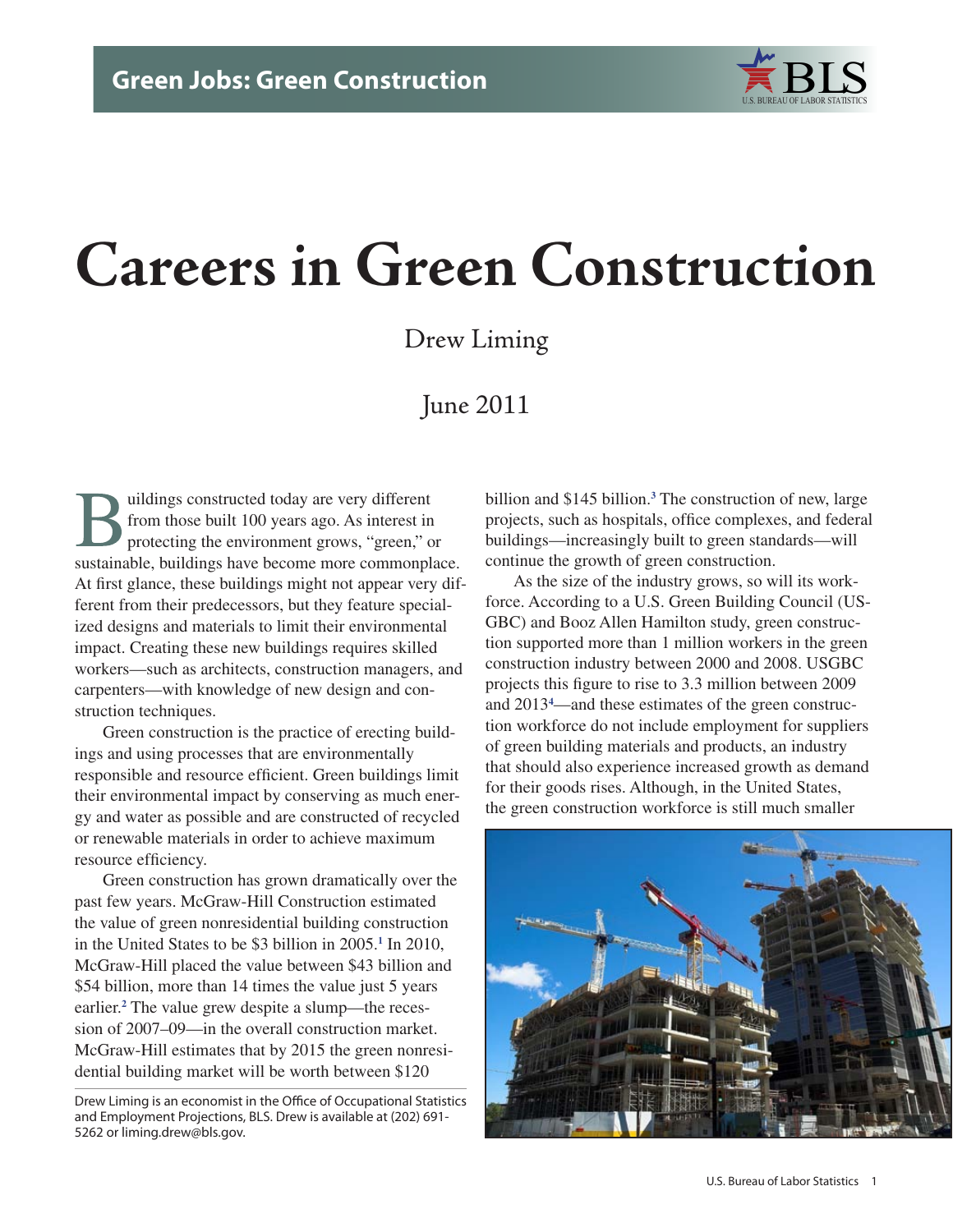than the general construction workforce—estimated at 7.2 million workers in 2008**[5](#page-12-4)** —its growth has been considerable.

Although green building techniques are used in both residential and industrial construction, commercial construction is the largest player in the industry's growth. Accordingly, this report focuses on the construction of green commercial and office buildings.

The report provides information on various career opportunities in green construction. The first section provides an overview of the green construction industry and common issues that designers and construction managers of green buildings must consider. The remainder of the report details occupations involved in the construction of green commercial and office buildings. The occupational information includes a description of job duties;

the credentials needed to work in the occupation, such as education, training, certification, or licensure; and wages.

# **Going green**

Green construction has grown more commonplace because it is more than just an environmental movement: many companies prefer green buildings for financial reasons. According to a 2009 McGraw-Hill Construction survey of high-level executives in firms that own green buildings, 72 percent say that their firm participates in sustainability efforts to lower operating costs.<sup>[6](#page-12-5)</sup> In the same survey, the executives named lowered costs and energy savings as the primary drivers of sustainability. These financial benefits provide incentives to keep constructing green buildings.

# **Certifications and credentials for green construction**

A large and well-known advocate for green construction is the U.S. Green Building Council (USGBC), a nonprofit organization. The USGBC created and maintains standards to rate buildings by their level of sustainability. These standards fall under the building rating system known as Leadership in Energy and Environmental Design (LEED). Using these standards, the sister organization of USGBC, the Green Building Certification Institute (GBCI), judges buildings with a LEED scorecard. Depending on how the building scores, it may receive LEED certified, Silver, Gold, or Platinum status. Buildings earn points in many different categories, including design and energy efficiency.

 LEED certification is widely recognized, and some local jurisdictions have incorporated it into their building codes. The U.S. General Services Administration, for example, requires all Federal new construction and major renovation projects to meet LEED Gold standards. Many private developers pursue LEED certification to advertise their green credentials to the public.

Although LEED is the most common green certification in the United States, there are alternatives. Other groups, such as the Green Building Initiative, offer competing certifications in the green construction market. Certification systems have different strengths and weaknesses. Rating systems and categories vary among certifications; some are also more expensive and complicated to earn than others. Firms pursing green building certifications should research which program best suits their needs.

GBCI not only provides certification to buildings, but also accredits professionals in the green building field. LEED Accredited Professionals (LEED APs) may work on a project that is pursuing LEED certification. These individuals might already be working as the project's designer or architect.

The National Center for Construction Education and Research (NCCER) has developed a certification for construction supervisors that has the endorsement of the GBCI. The Sustainable Construction Manager certification can qualify frontline construction managers as equipped to support the LEED green building goals of the project.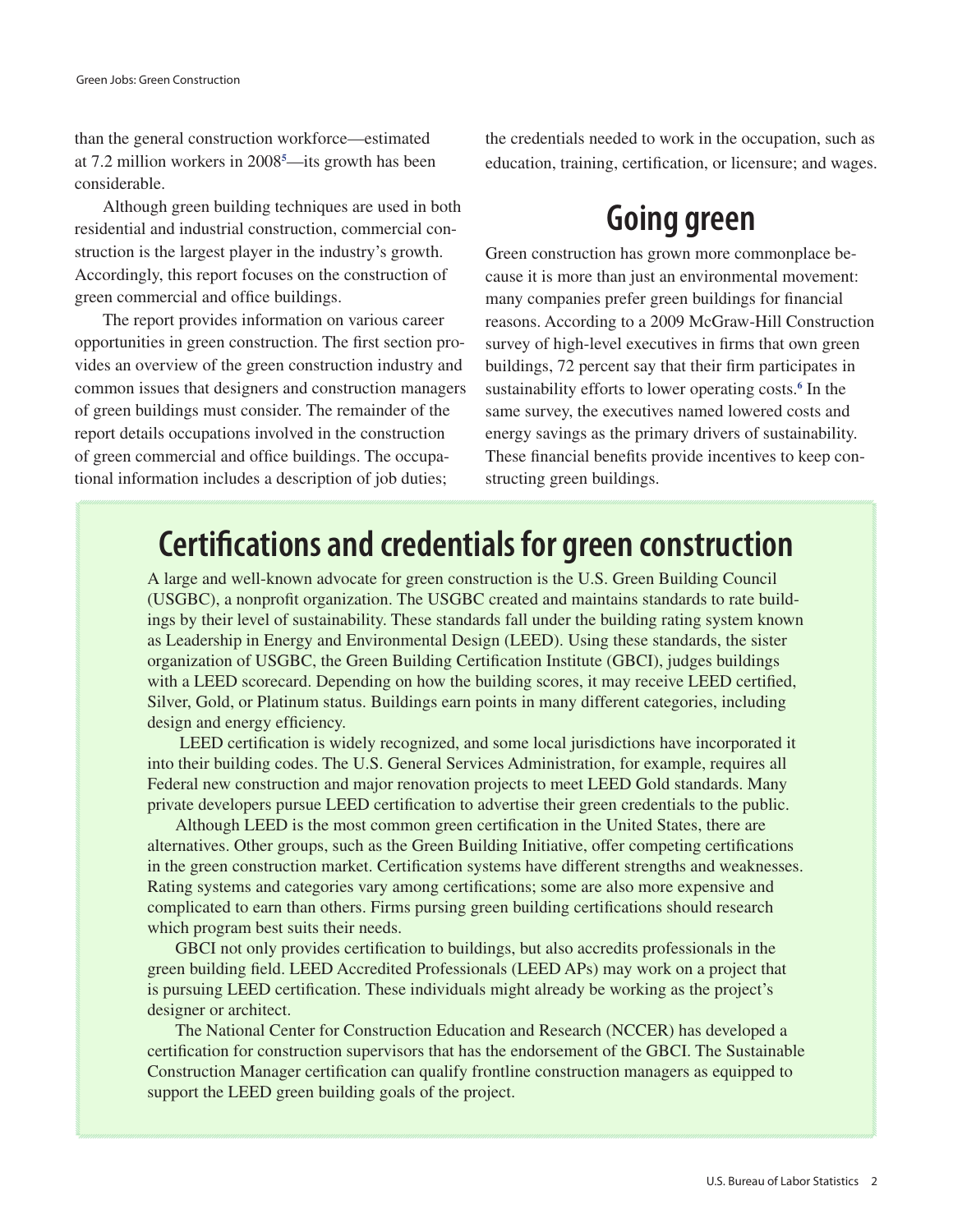Constructing a green building is not an easy process: there is no one way to accomplish this goal. Because of the diverse nature of green construction, designers and builders must have a comprehensive view of how the different parts of a building work together. Green building techniques can be grouped into five major categories, including the structure's location, energy efficiency, water conservation, indoor air quality, and onsite construction practices.

### **Location**

A building's location—or, more specifically, where it is in relation to where people who come to the location live—goes a long way toward determining how green the building is. Car emissions from people traveling to and from a building impose a significant environmental cost, and choosing an effective location can reduce this impact. For example, constructing an office in a suburban location may require employees to drive to work. If the office were built in an urban area instead, many employees could have a shorter commute or more options to use mass transit.

This calculation is true for other types of buildings, too. For example, locating a grocery store within walking distance of its targeted customers would cut down on the environmental impact of their travel. Urban planners with an awareness of green issues must decide the most environmentally efficient sites for new buildings. Locating construction near existing infrastructure reduces the need to build new roads.

The location of a new building can matter in other ways, too. The greenest construction sites make use of preexisting structures and onsite materials. Instead of tearing down a previously vacant building and erecting a new one, the original might be efficiently renovated to serve a fresh purpose.

The reuse of some sites, called brownfields, might be especially good for the environment. Brownfields are abandoned facilities that can be difficult to redevelop because of environmental complications. An example of a brownfield site would be an old industrial plant that still contains harmful chemicals. The site's developers could have the chemicals safely disposed of and the property redeveloped into an apartment complex, thereby removing a threat to the environment.

Redevelopers of brownfield sites need not act solely for altruistic reasons. They might see a financial boon in locating a building at the brownfield's location or be

encouraged by tax credits offered in some local communities for the redevelopment of brownfield sites.

### **Energy efficiency**

A building's level of energy consumption is frequently a good indicator of how green the building is. Buildings use vast amounts of energy, for everything from keeping the lights on during late work hours to keeping the heat on during cold winter months. The U.S. Department of Energy reported that in 2006 commercial buildings were responsible for about 18 percent of all energy consumed in the United States.**[7](#page-12-6)** Because buildings consume so much energy, it is important for them to be energy efficient.

Architects and engineers who design green buildings use different techniques to maximize energy efficiency. One popular practice is daylighting, which is the use of natural light to illuminate a building. Sunlight is readily available during daytime hours, when many buildings are at their highest occupancy. Architects can use their knowledge of structural design and the building's orientation to maximize the amount of natural light within the building. During times with sufficient daylight, traditional indoor lighting can be reduced to conserve energy.

Placing windows in areas that receive sunlight and using low-reflective glass are key components of daylighting. Windows are also useful tools for insulating a building, because some types of glass offer better insulation than others. Double-glazed windows, which have two separate panes of glass separated by millimeters, are best for preventing heat loss.

Designers of green buildings also can use the sun as a source of heat. Depending on the building's orientation, the sun can be an effective supplement to internal heating systems. In warmer climates or seasons, however, the goal may be to lower the building's temperature. In these cases, planners use shade, from either trees or surrounding buildings, to keep the building cool.

To be truly energy efficient, green buildings need to be equipped with green appliances. Some models of every type of appliance—from clothes washers to water heaters—are more energy efficient than others. Appliances that have earned the ENERGY STAR qualification meet energy-efficiency standards set by the U.S. Environmental Protection Agency and the Department of Energy.**[8](#page-12-7)** Procurement and facility managers use the ENERGY STAR qualification to help decide which appliances to purchase and install in green buildings.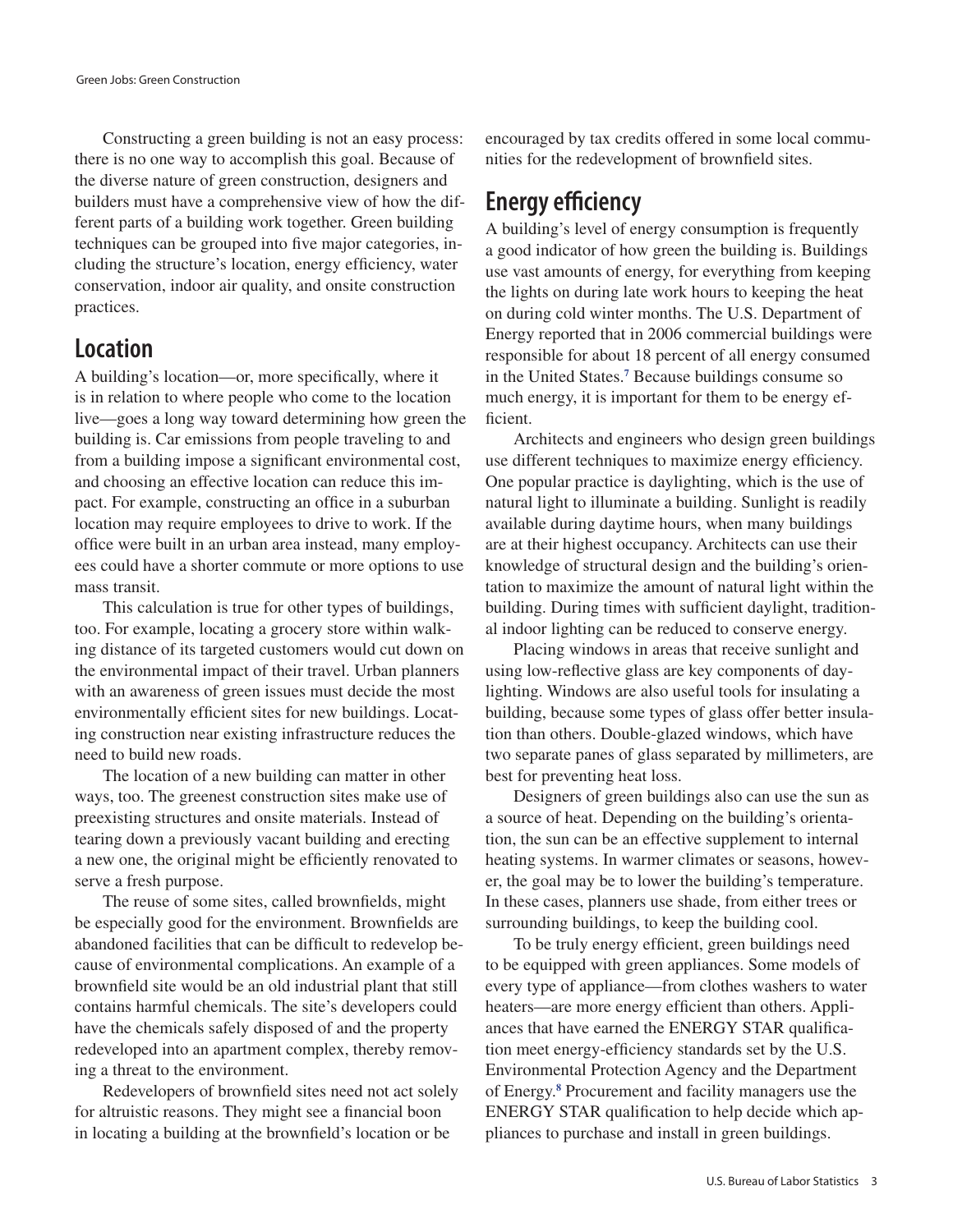Some green buildings not only conserve energy, but also produce it. By installing alternative energy infrastructure onsite, some property owners can take their commitment to energy efficiency a step further. For example, a green building might have photovoltaic solar panels installed on its roof. Another could have a small wind turbine located on its property. These local power sources can also be combined to help make a building self-sustaining or a net producer of energy.

Even if they do not produce their own energy onsite, many green buildings can get their energy from renewable sources. Utility-scale solar energy and wind energy are becoming more commonplace and more cost competitive with traditional power options, such as coal and natural gas. Depending on where the building is located and the energy portfolio of its local utility company, facilities managers may have the option to obtain some of their building's power from renewable sources.

### **Water conservation**

Although water covers more than 70 percent of the Earth's surface, only a small percentage of it is usable by humans; the rest is saltwater or frozen in polar ice caps. Given how critical water is to human survival, it is an important resource to conserve. Green buildings contribute to conservation efforts by finding additional sources of water and by being designed to lessen water usage both indoors and outdoors.

Not all types of water are equally valuable. Potable, or drinkable, water is of relatively high quality, and nonpotable water, of lesser quality, can be used where drinking water is not required, such as in toilets. Using common types of nonpotable water for purposes other than drinking helps conserve drinking water.

Greywater is water from showers, bathroom sinks, washing machines, and drinking fountains. Although not safe for human drinking, greywater contains few contaminants and can be used to water landscapes or flush toilets. Rainwater, also unsafe to drink, because of pollutants in the atmosphere, can be collected in basins or runoff channels. In green buildings using nonpotable water, plumbers are required to install separate pipes and storage tanks to separate the nonpotable from the potable water.

To lessen water consumption, green buildings are often filled with water-efficient appliances. Low-flow aerators limit the amount of water coming out of a faucet by blocking parts of the mouth of the faucet. The water that flows out of the faucet is separated into several



different streams instead of a single solid one. Some models add highly pressurized air to the stream of water, allowing the faucet to emit even less water while keeping the water pressure high.

Water also is conserved in newer toilet models. These new dual-flush toilets have two different flush settings: one for solid waste, the other for liquid. Older toilets use about 5 gallons of water for each flush, but new ones may use only 1.6 gallons per flush for solid waste and less than 1 gallon for liquid waste. Waterless urinals, which use a cartridge system, also lower water usage.

When constructing green buildings, planners also have to consider how water will be used outside of the building. Maintaining a landscape can be extremely water intensive. At an office complex in Arizona, for example, the site designers could apply a technique known as xeriscaping—using local plants that thrive in the region for landscaping. Instead of planting deciduous trees, which require significant amounts of water to survive in a dry climate, these landscape architects would use rock gardens and desert plants.

Xeriscaping also includes practices for sprinkler systems in an effort to make landscapes as water efficient as possible. Green developers map each sprinkler head's area of coverage in order to limit overlap. Automatic sprinklers are preset to discharge water in the evenings to reduce the loss of water to evaporation.

### **Indoor air quality**

Green buildings must benefit both the environment and the buildings' occupants. Most green buildings are both well insulated and filled with synthetic products, which can emit harmful chemicals. Long-term exposure to these chemicals may cause occupants to suffer from sick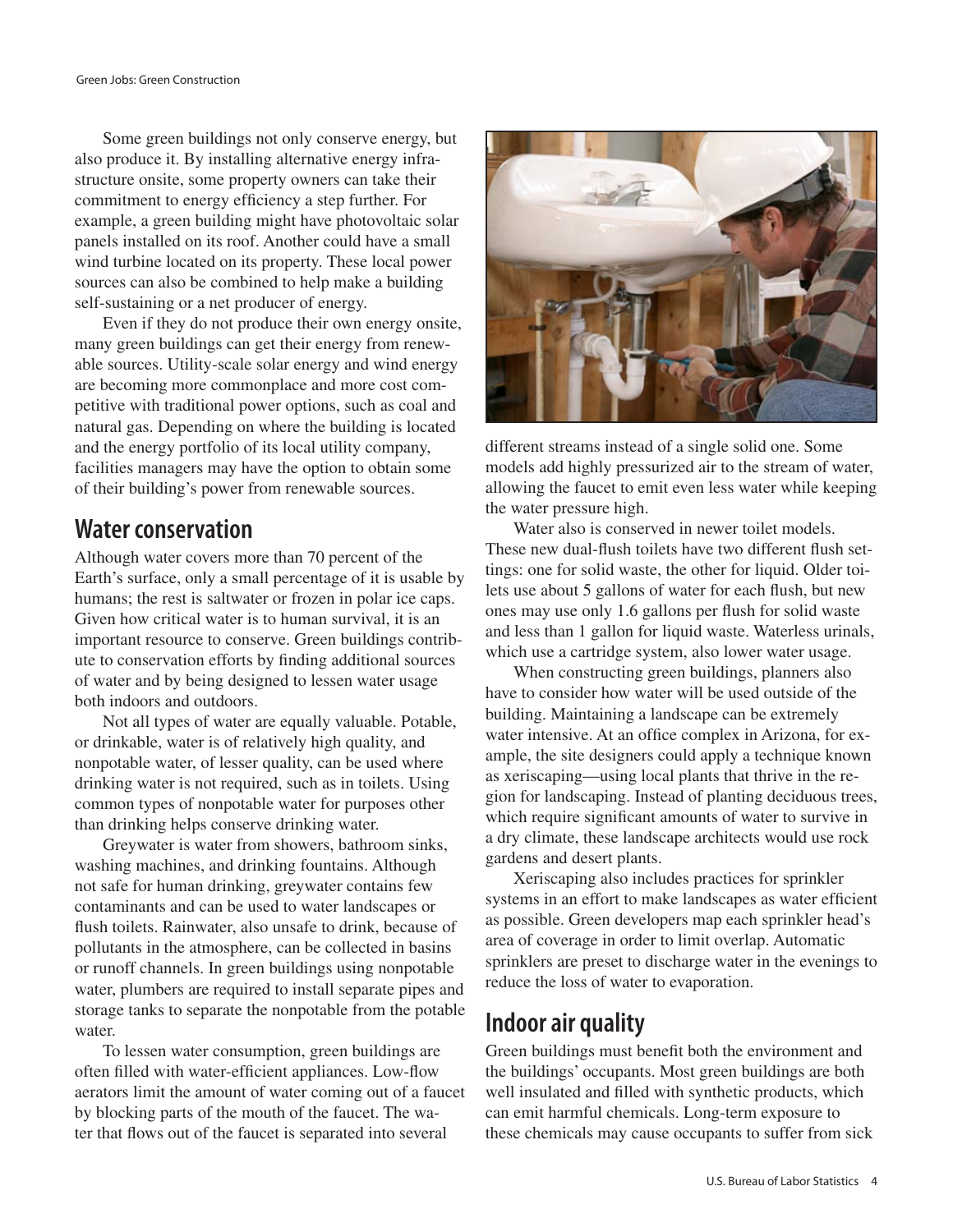building syndrome, symptoms of which include headaches and excessive fatigue. When constructing green buildings, planners must be aware of the potential harmful effects of the products used.

Many building materials, including paint and insulation, can pose hazards to a building's occupants. Many paints are defined as volatile organic compounds. A cause of sick building syndrome, these compounds also are found in many disinfectants, air fresheners, and other products. To lessen building occupants' exposure to such compounds, facility managers use paints and finishes with no volatile organic compounds or low levels of these compounds.

A building's insulation may have detrimental effects on its occupants. In some older buildings, asbestos was used as an insulator. Fiberglass, mineral wool, and cellulose are now frequently used as alternatives. The health hazards of asbestos are well documented, but even fiberglass might carry some risks. Small amounts of fiberglass that have entered the airstream can be a respiratory irritant. Other types of insulation also have drawbacks, so facility managers must use their knowledge to decide which type is most suitable for a building's occupants.

Good heating, ventilation, and air-conditioning (HVAC) systems are important contributors to improving indoor air quality. HVAC units can be used to filter harmful particles, such as fungal spores and pollen, from a building's air supply. Ensuring that HVAC units are properly installed and regularly maintained is very important because broken or leaking HVAC units can themselves become sources of mold.

# **Onsite practices**

A truly green building is a building made with green materials. Although it is an open question whether natural or synthetic materials are better for the environment, materials used in green construction frequently are purchased from companies that have environmentally friendly practices. For example, wood used in a green building's floors might be from a company that values the biodiversity and future health of forests. Green building certification programs usually award points for such purchases.

In many green buildings, recycled and renewable resources are commonly used. For example, both medium-density fiberboard and bamboo are green alternatives to traditional wood. Medium-density fiberboard is frequently considered a recycled product; many kinds are composed of recycled industrial wood trimmings. Bamboo, by contrast, is considered a rapidly renewable resource because of its quick growth.

Whether recycled or renewable products, the most environmentally efficient supplies are those obtained from local sources. The environmental costs of transporting building materials can be substantial. Heavy trucks burning fossil fuels and emitting carbon can make the transportation of even the greenest materials harmful to the environment.

Construction firms may undertake onsite practices to minimize a building project's environmental impact. Construction firms dedicated to green practices implement strict recycling plans, in which materials that would normally be disposed of are identified and reused for new purposes. Many jurisdictions require

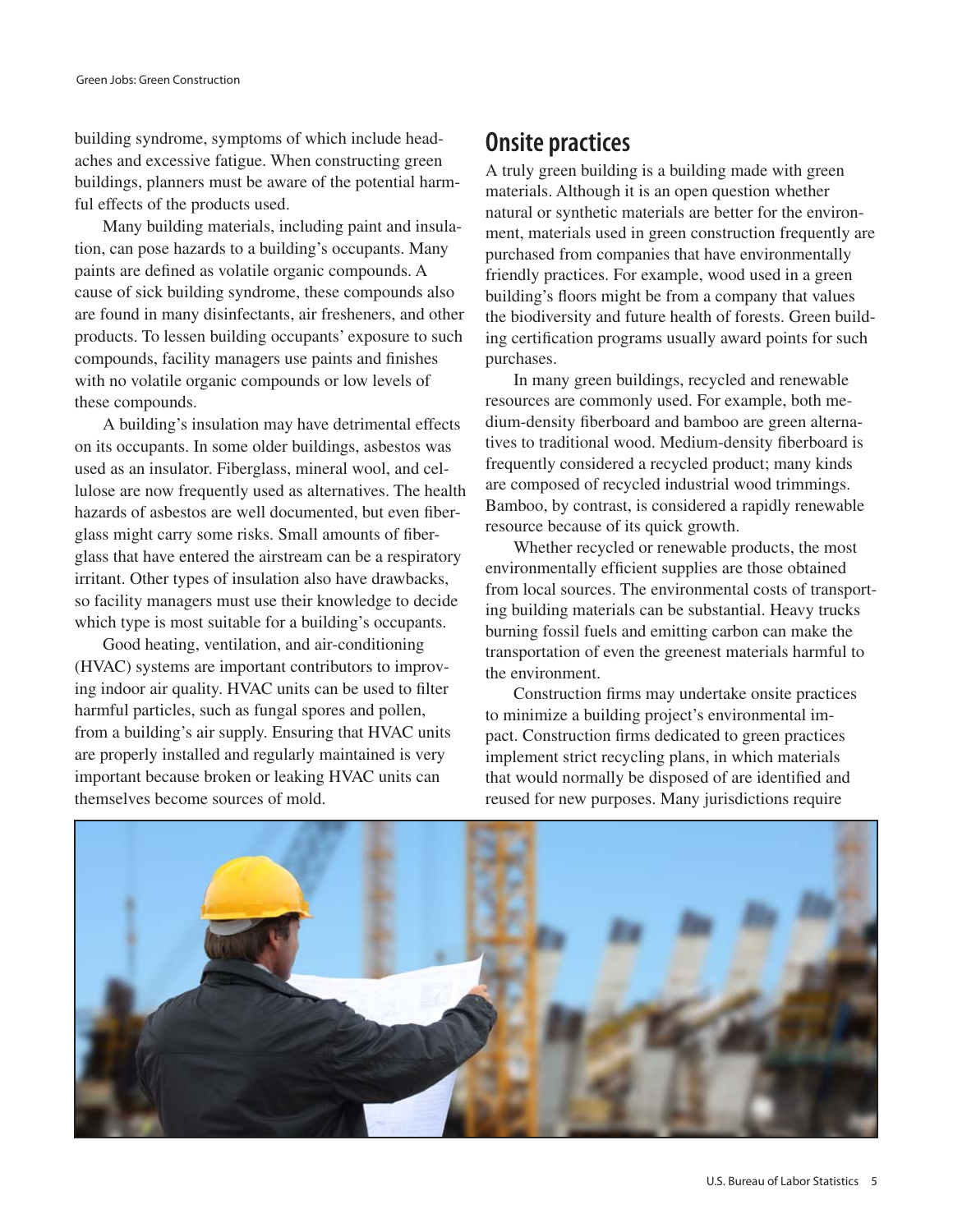construction companies to conduct waste stream audits to reduce wasted materials. Green construction firms routinely make use of preconsumer recycled content, which comes from the materials left over at the end of a construction job. Many common construction materials can be reused in other projects. Recycled concrete, for example, is frequently used as gravel or the base layer for new roads.

# **Occupations in green construction**

Many organizations, both national and local, offer training for green construction trades. The National Center for Construction Education and Research (NCCER), a not-for-profit foundation created to develop standardized construction training programs, has developed a number of green training modules recognized by the U.S. Green Building Council and Green Building Certification Institute. The Laborers' International Union of North America and the Associated Builders and Contractors (ABC) also have been heavily involved in developing training programs. Workers already proficient in their trade but looking to add green skills should check with a local NCCER sponsor or local employment, trade, or union centers for training opportunities.

Training in green practices is more important for some occupations than for others. For example, although the work of construction laborers might be different on a green construction site, these workers usually do not require much specialized training. Specialty trade workers—who need to be proficient in installing energyand water-efficient appliances and who might use new techniques—usually require more. The design occupations, such as architects and engineers, require a considerable amount of education and training specific to green construction.

For each occupation discussed, job duties are listed, along with the necessary credentials, including education, training, certification, or licensure. Certification demonstrates competency in a skill or set of skills and is typically earned by passing an examination, gaining work experience, receiving training, or some combination of the three. Licensing is done by states and typically requires passing an examination and complying with eligibility requirements, such as a minimum level of education, work experience, or training, or completing an internship, residency, or apprenticeship. No states mandate or license workers to work on green buildings specifically.

Finally, wage data are presented. Although lacking wage data specifically for occupations in the green construction industry, BLS is currently in the process of collecting data to measure green jobs. These data are expected to be available in 2012. The wages presented for each occupation are from the nonresidential building construction industry group.

# **Design occupations**

Green buildings make use of new ideas and technologies, so the workers who design them are required always to be open to innovation. Designers of green buildings work together to make their projects as environmentally friendly as possible. These workers are required to evaluate both standard construction issues, such as the number of load-bearing columns required in a structure, and new ones, such as a building's orientation to the sun. To make buildings that appeal to the masses, designers have to strike the correct balance between being attractive and being environmentally friendly.

#### **Job duties**

*Architects* design buildings and other structures. They are responsible for the overall look of buildings, but an architect's work goes far beyond appearance: Buildings also must be functional, safe, and economical, and must suit the needs of the people who use them.

Architects use computer-aided design and drafting (CADD) software and building information modeling technologies to design and manage projects. They often work closely with engineers, urban planners, interior designers, landscape architects, and other professionals. Architects spend a great deal of their time coordinating information from, and the work of, others engaged in the same project.

The work of architects is critical to determining how green a building is. For example, architects designing a green building might devise ways to maximize the building's energy efficiency. To accomplish this, they might apply daylighting principles and design a building with large banks of windows that face the sun. Or because buildings consume significantly more energy as they grow in size, the architects might design a building with little extra space.

*Civil engineers* design and supervise the construction of roads, buildings, airports, tunnels, dams, bridges,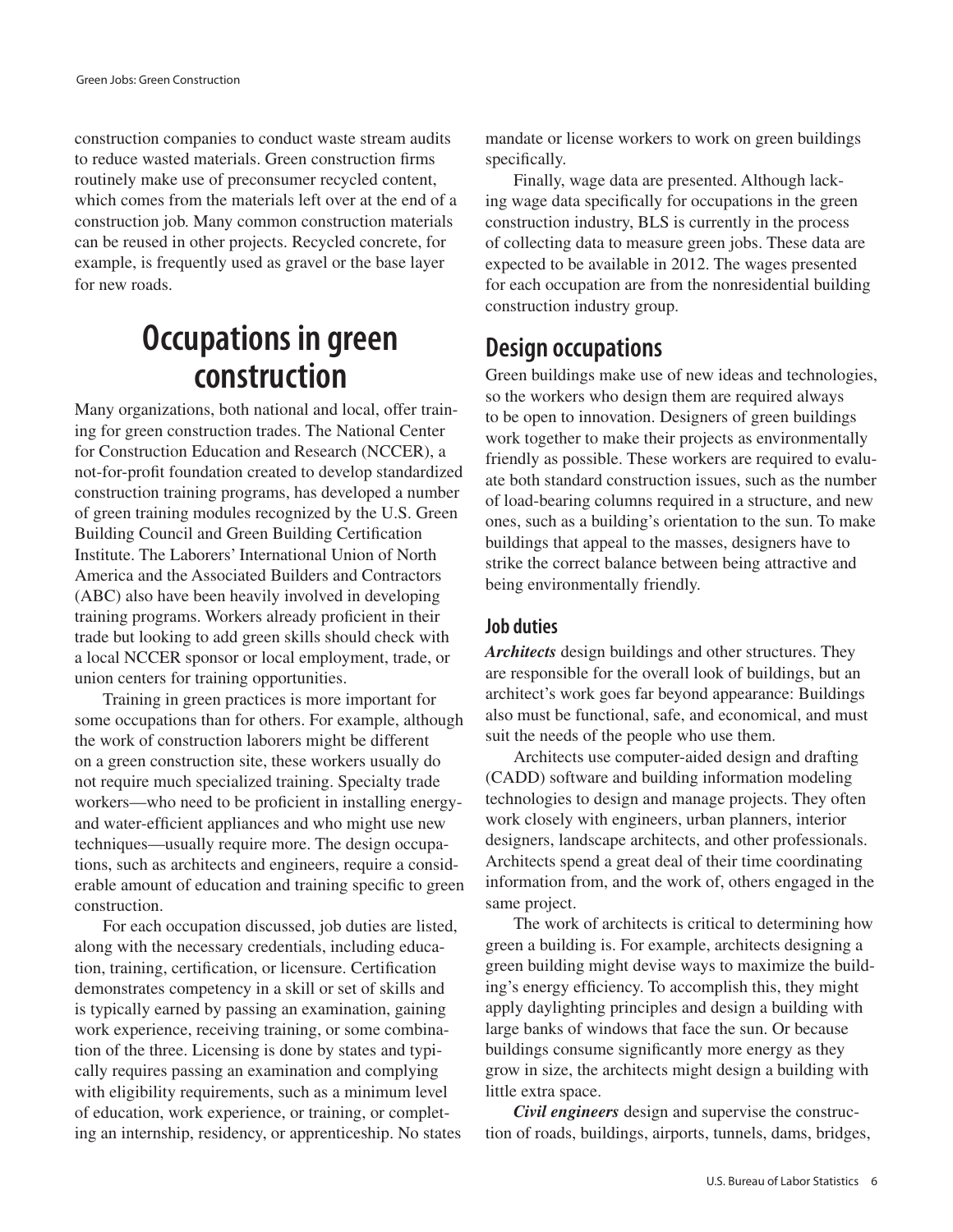

and water supply and sewage systems. Their work requires them to consider many factors, from the construction costs and expected lifetime of a project to government regulations and environmental hazards. The major specialties of civil engineering are structural, water resources, construction, transportation, and geotechnical engineering.

The knowledge civil engineers possess allows them to be involved in just about every part of green building design. They might work on issues as diverse as erosion control and traffic flow patterns. By adopting green practices in every piece of a building, civil engineers can ensure that the final product is environmentally friendly.

*Electrical engineers* develop, test, and supervise the manufacture of electrical equipment. They focus on the generation and supply of power and specialize in areas such as power systems engineering or electrical equipment manufacturing.

Electrical engineers frequently design the lighting systems of buildings. The importance of energy efficiency in green buildings places a premium on well-trained electrical engineers. For example, electrical engineers might work closely with architects to plan areas of a building where daylighting is the primary source of

light. They may use sensors that automatically trigger traditional lighting only when the daylight is insufficient, thereby helping to reduce energy usage.

*Landscape architects* plan the location of roads and walkways and the arrangement of flowers, shrubs, and trees. They analyze the natural elements of a site, such as the climate, soil, drainage, vegetation, and slope of the land. Landscape architects also assess existing buildings, roads, walkways, and utilities to determine what improvements are necessary. At all stages, they evaluate the project's impact on the local ecosystem.

Landscape architects who work on green building sites apply their expertise to plan attractive scenery while also conserving water. To do this, they practice xeriscaping, or using local plants that require less water. Landscape architects working on green buildings also might plan drainage channels to diffuse rainwater throughout planting beds.

*Mechanical engineers* work on power-producing machines, such as electric generators, internal combustion engines, and steam and gas turbines. They also might work on machines that consume power, such as refrigeration and air-conditioning equipment, machine tools, material-handling systems, elevators and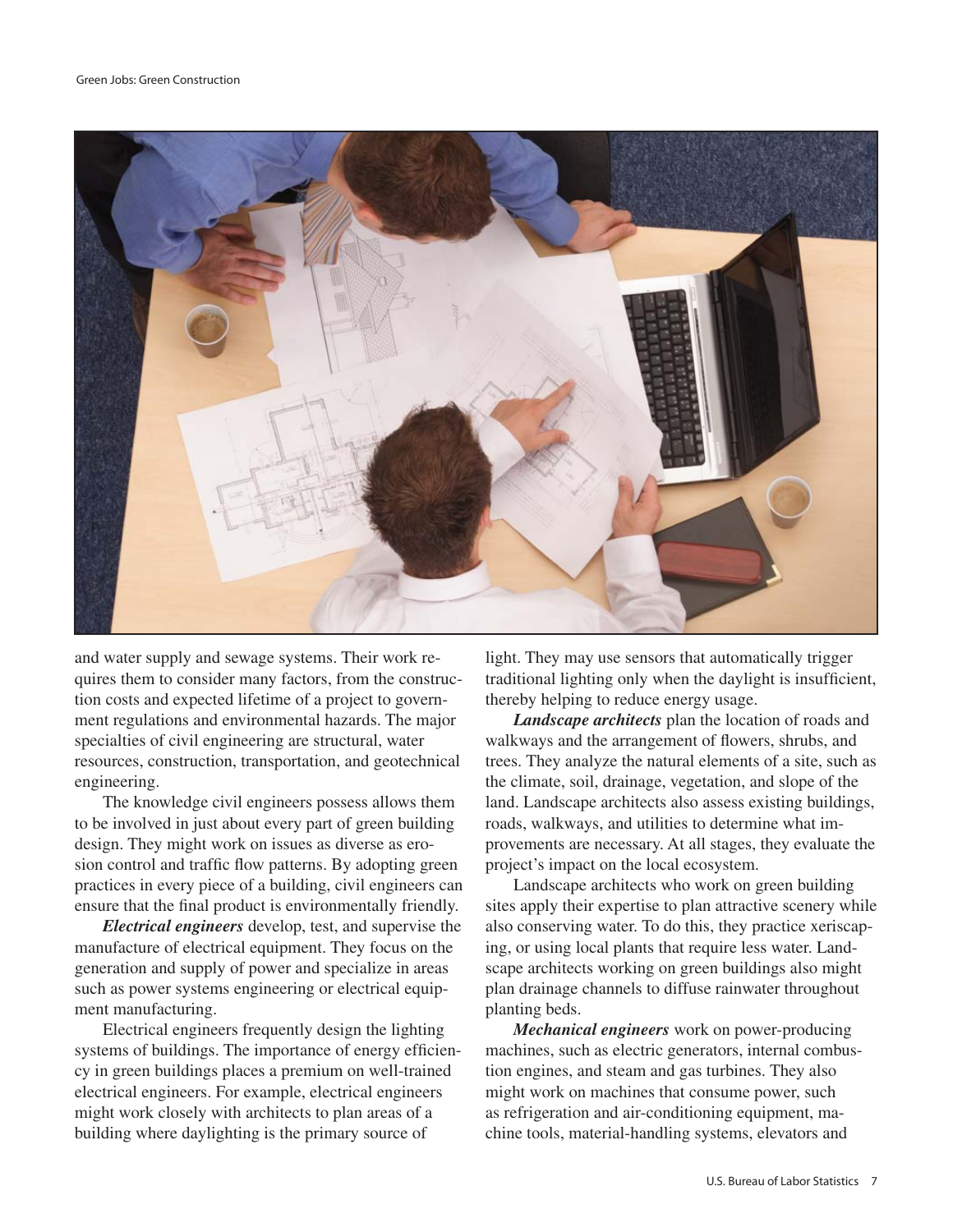escalators, and industrial production equipment. Some mechanical engineers design tools that other engineers need for their work.

Mechanical engineers can specialize in many different types of equipment. When designing green buildings, they are consulted on any proposed equipment. Mechanical engineers specializing in air-conditioning systems, for example, would be able to provide valuable input on the strengths and weaknesses of different setups. They also might install systems to record and measure energy savings.

*Urban planners* develop long- and short-term plans for the use of land and the growth and revitalization of urban, suburban, and rural communities. They help local officials alleviate social, economic, and environmental problems by recommending locations for roads, schools, and other infrastructure. Urban planners also suggest zoning regulations for private property and work with developers to meet those regulations.

Some planners might help make decisions about protecting ecologically sensitive regions. They are involved in environmental issues, including pollution control, wetland preservation, forest conservation, and the location of new landfills.

Urban planners specializing in green development work with local authorities to develop zoning areas in which new buildings are required to meet standards of environmental efficiency. They also help guide infrastructure additions, such as new roads, to benefit the maximum number of people possible. When determining the ideal location for a green building, urban planners work closely with the rest of the building design staff.

#### **Credentials**

Architects, engineers, and urban planners who work in green building design usually have at least a bachelor's degree in a relevant discipline. However, many jobs require more education, such as a master's degree or professional degree, and many architects, engineers, and urban planners who work in green construction have the LEED Accredited Professional (AP) credential. (For more information on the LEED AP program, see the box on page 2.)

Architects need to complete the requirements for either a bachelor of architecture—frequently a 5-year program—or master of architecture degree. A master's degree in architecture usually takes 2 or 3 years and requires the previous completion of a bachelor's degree (bachelor of arts or bachelor of science). Licensure is a requirement for all architects working in the United States. Becoming licensed usually requires earning a professional degree from an accredited school, completing a 3-year internship, and passing a national exam.

Engineers typically are licensed and are expected to complete continuing education to keep current with rapidly changing technology. Most companies prefer to hire engineers with 3–5 years of experience in their respective fields and who have knowledge of commonly used building techniques. Entry-level engineers may be hired as interns or junior team members and work under the close supervision of more senior engineers. As they gain experience and knowledge, they are assigned more difficult tasks and given greater independence.

#### **Wages**

BLS does not currently have wage data specific to the green construction industry. However, BLS does have wage data for the nonresidential building construction industry group, which includes construction of commercial and office buildings. The table shows BLS data for design occupations in this industry group for May 2010. The wages shown are median annual wages for the United States as a whole; wages vary by employer and location.

| Selected occupations in the<br>nonresidential building construction<br>industry group                                       | Median annual<br>wages, 2010 <sup>1</sup> |  |
|-----------------------------------------------------------------------------------------------------------------------------|-------------------------------------------|--|
| Architects, except landscape and<br>naval                                                                                   | \$77,210                                  |  |
| Civil engineers                                                                                                             | 76,120                                    |  |
| <b>Electrical engineers</b>                                                                                                 | 84,350                                    |  |
| Landscape architects <sup>2</sup>                                                                                           | 62,090                                    |  |
| Mechanical engineers                                                                                                        | 80,400                                    |  |
| Urban and regional planners <sup>2</sup>                                                                                    | 63,040                                    |  |
| <sup>1</sup> Occupational Employment Statistics data are available at<br>www.bls.gov/oes. The data do not include benefits. |                                           |  |

<sup>2</sup> Wage data for these occupations are not available in the nonresidential building construction industry group, so the dollar amounts shown are wages across all industries.

### **Building construction occupations**

Erecting any building is a complex task, and green buildings are no different. Experienced construction workers without a lot of green knowledge might have to learn how to perform tasks in new or different ways. Also,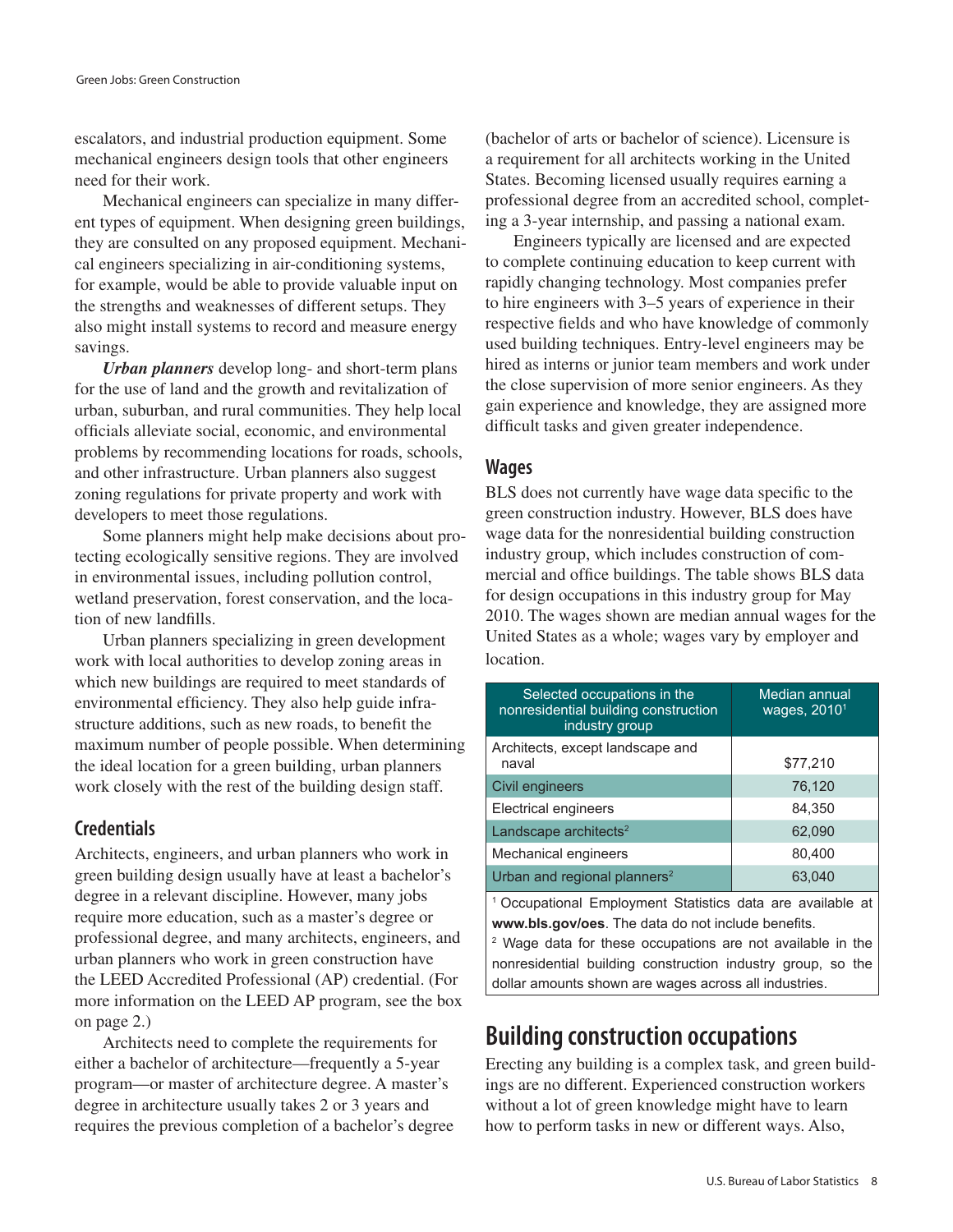when constructing green buildings, workers might find themselves using unusual design schematics or materials they are unfamiliar with. However, the biggest change for these workers is the adoption of onsite procedures designed to lessen the ecological impact of the construction. When building green, construction workers have to be conscious of how their work affects the surrounding environment.

#### **Job duties**

*Construction managers* plan, direct, coordinate, and budget a wide variety of construction projects, including roads, schools, hospitals, and other residential, commercial, and industrial structures. They may supervise an entire project or, on larger projects, just part of one. As coordinators of all design and construction processes, construction managers select, hire, and oversee specialty trade contractors, such as carpenters, plumbers, or electricians.

Construction managers coordinate and supervise the construction process from the conceptual development stage through final construction to ensure that the project is completed on time and within budget. They often meet with owners, engineers, architects, and any others working on the same project.

When working on green buildings, construction managers are responsible for ensuring that onsite processes are environmentally friendly. This could mean setting up a recycling plan for unused construction materials or protecting environmentally sensitive areas of the site. Because construction managers also select the general contractors and trade contractors, they are responsible for choosing contractors who have knowledge of green building techniques.

*Construction laborers* perform a wide range of tasks on construction sites. They use a variety of equipment, including pavement breakers, jackhammers, and small mechanical hoists. For some jobs, construction laborers use computers and other high-tech input devices to control robotic pipe cutters and cleaners. They often assist workers in the specialty trades, including carpenters, plasterers, and masons.

The duties of construction laborers on a green building site are similar to their duties on other projects. However, they fulfill these duties in a more environmentally conscious fashion. For example, construction laborers must follow green onsite procedures, such as material recycling plans, decided upon by their managers.



*Construction equipment operators* use machinery to move construction materials, earth, and other heavy objects at construction sites. They use machines to clear and grade land prior to construction. Construction equipment operators also dig trenches to lay sewer and other utilities, and they hoist heavy construction materials.

Operating heavy construction equipment on a green jobsite requires special care. These workers have to take precautions in order not to damage sensitive areas of the site. For example, construction equipment operators might have to work on sites that host a threatened animal's habitat or an eroding watershed.

#### **Credentials**

Most construction managers gain experience working on projects in other positions before they are selected to manage a project. Education is becoming important, and most project managers hold a bachelor's degree or higher in construction management, business management, or engineering. Advanced degrees, such as a master's degree in business administration (MBA), are becoming more common. Construction managers on green projects might have the LEED Green Associate credential or have taken the NCCER's Sustainable Construction Supervisor Training and Certification Program.

Although many construction laborer jobs have no specific education or training requirements, some construction laborers may receive formal technical and on-the-job training. High school classes in English, mathematics, physics, construction drawings, welding, and other career and technical education classes can be helpful preparation. Many construction laborers learn their skills on the job by assisting more experienced workers.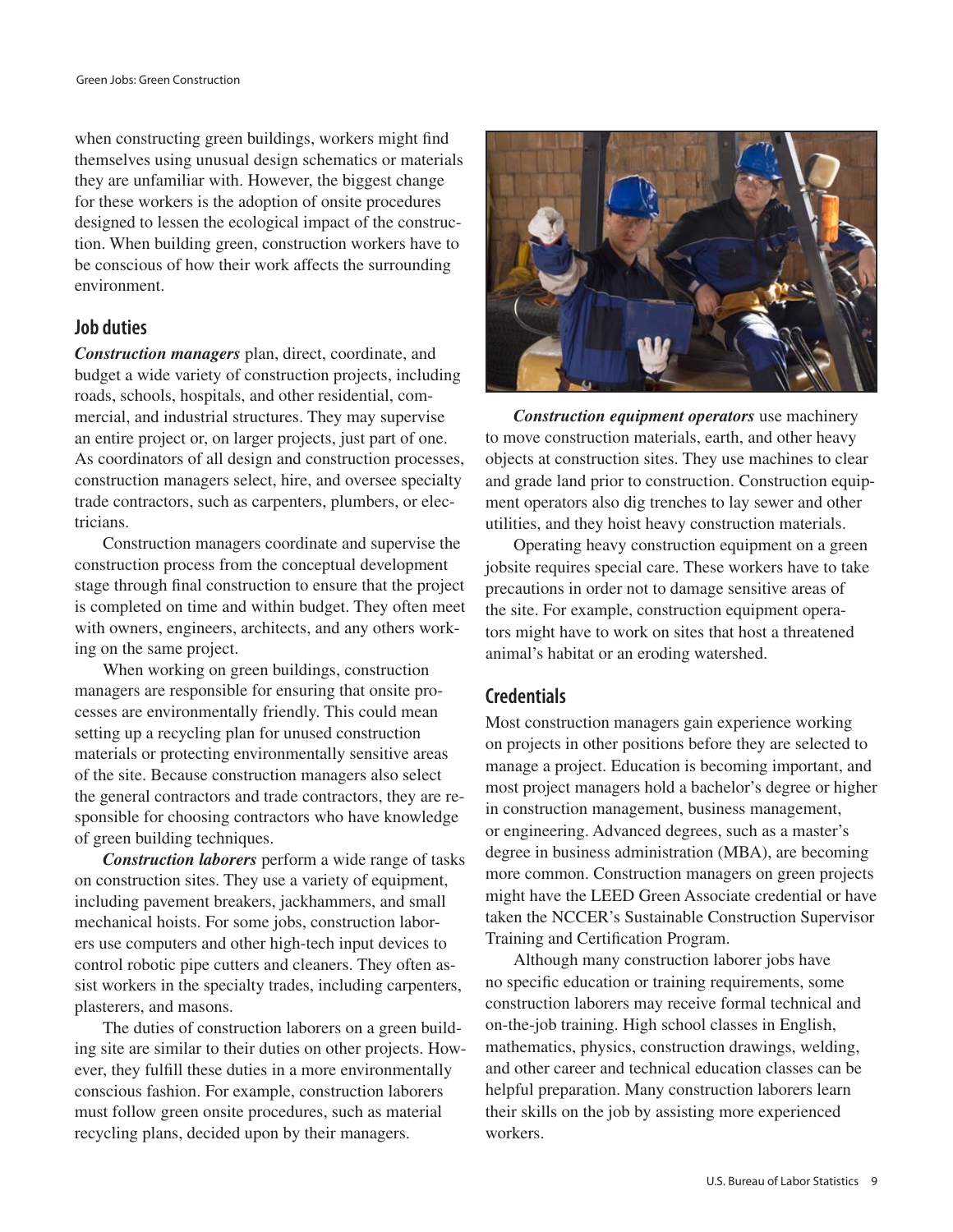Construction equipment operators learn their skills through a variety of venues, including on-the-job training, equipment career schools, NCCER or ABC sponsors, apprenticeships, or, union instruction. Depending on the type of equipment, the operator may be required to be certified by an accredited party or by the manufacturer.

#### **Wages**

BLS does not currently have wage data specific to the green construction industry. However, BLS does have wage data for the nonresidential building construction industry group, which includes construction of commercial and office buildings. the table shows BLS data for selected occupations in this industry group for May 2010. The wages shown are median annual wages for the United States as a whole; wages vary by employer and location.

| Selected occupations in the<br>nonresidential building construction<br>industry group | Median annual<br>wages, $20101$ |  |
|---------------------------------------------------------------------------------------|---------------------------------|--|
| <b>Construction managers</b>                                                          | \$85,030                        |  |
| <b>Construction laborers</b>                                                          | 31,000                          |  |
| Operating engineers and other<br>construction equipment operators                     | 46,160                          |  |
| <sup>1</sup> Occupational Employment Statistics data are available at                 |                                 |  |
| www.bls.gov/oes. The data do not include benefits.                                    |                                 |  |

# **Specialty trade occupations**

After the designers and construction crews have played their roles in making a green building, skilled craft workers are needed to finish the job. These workers use their unique skill sets and utilize renewable or recycled materials to lessen a building's environmental impact. Although tradespeople work closely with construction workers on the site, they are more highly trained and have more specific tasks. Their duties vary with their specialty and the project.

#### **Job duties**

*Carpenters* construct, install, and repair structures and fixtures made from wood and other materials, including plastic, fiberglass, and drywall. In accordance with their construction drawings, carpenters first do the layout—measuring, marking, and arranging materials. They use hand and power tools, such as chisels, planes, saws, drills, and sanders, to cut and shape the materials. Carpenters then join the materials together with nails,

screws, or other fasteners. In the final step, they check the accuracy of their work with instruments such as levels or rulers before making any necessary adjustments.

Carpenters trained in green techniques play an important role in reducing waste and improving building efficiency. One technique, called optimum value engineering, allows carpenters to use less lumber by increasing the amount of spacing between framing members. This technique also allows for more insulation to be added, increasing the energy efficiency of the building.

*Electricians* do both installation and maintenance work on the energy systems of buildings. When working in construction, electricians check their construction drawings to determine where to place equipment, such as circuits and outlets. After finding the proper locations, they install and connect wires to circuit breakers, transformers, outlets, or other components and systems. When installing wiring, electricians use both hand tools—such as screwdrivers and wire strippers—and power tools—such as drills and saws. Electricians also are responsible for testing the new components.

Electricians can help improve a building's energy efficiency by installing motion sensors to automatically turn off lights when no people are present. They can also recommend green products, such as smart power strips that stop plugged-in electronics from consuming unnecessary energy. Some electricians might be able to connect local solar photovoltaic panels to a building's energy system.

*HVAC installers* install, maintain, and repair heating, ventilation, and air-conditioning systems. HVAC systems vary among buildings, but all are composed of many mechanical, electrical, and electronic components, such as motors, fans, and pumps. Following construction drawings, technicians install heating and air-conditioning systems by putting in fuel and water supply lines, air ducts and vents, pumps, and other components. They may connect electrical wiring to controls and check the unit to confirm that it works properly.

A good HVAC system is one of the most important contributors to a building's healthy indoor air environment. Built-up water in HVAC systems can be a fertile breeding ground for airborne contaminants, such as mold, that may spread through the building. Skilled HVAC installers can prevent this from happening by properly installing and maintaining the ventilation system.

*Plumbers* working in the construction industry follow detailed construction drawings to install piping in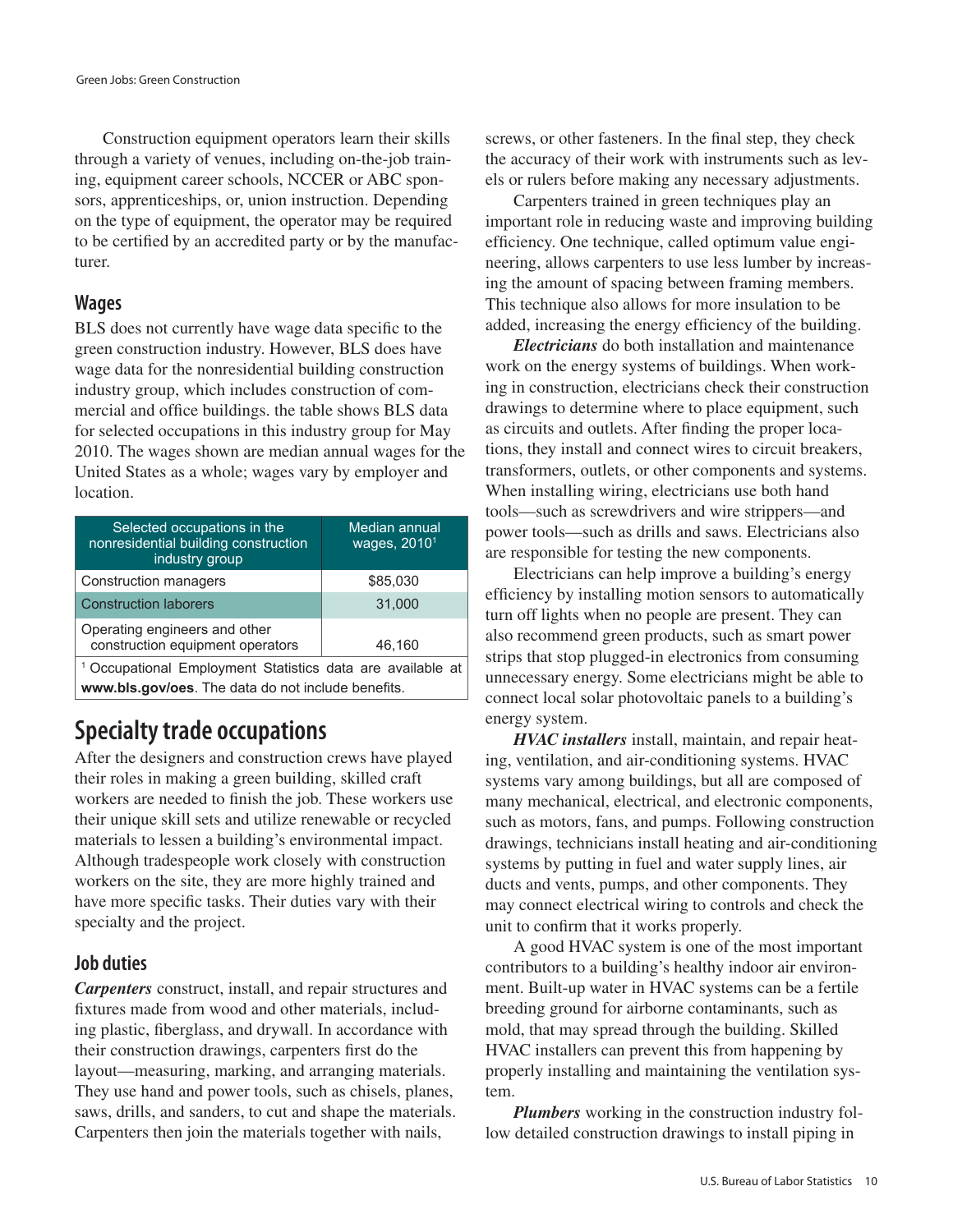new buildings. To conserve resources, plumbers lay out their materials and fit the piping into the building's structure. They measure and mark areas in which pipes will be installed and connected, while checking for obstructions, such as electrical wiring.

To assemble a system, plumbers use saws, pipe cutters, and pipe-bending machines to cut and shape lengths of pipe and then link them together. When the system is ready, plumbers install the appliances that use water and connect the system to the outside water supply.

Plumbers' knowledge of building codes and different system options has allowed them to become more involved in the design process. When working on green buildings, plumbers can recommend and install waterefficient appliances, such as dual-flush toilets, or systems that reuse gray water.

*Insulation installers* apply insulating materials to pipes and ducts, under floors, and in ceilings and walls. When covering a steampipe, for example, these workers measure and cut sections of insulation to the proper length before securing it over the pipe.

When insulating floors, ceilings, or walls, insulation workers use machines that blow loose-fill insulation, such as fiberglass. When covering a wall or other flat surface, these workers may use a hose to spray foam insulation onto a wire mesh that provides a rough surface to which the foam can cling and that adds strength to the finished surface.

Properly insulated buildings lower energy consumption by keeping heat in during the winter and out in the summer. However, if a building is poorly insulated,



wasted energy is not the only problem: diminished indoor air quality, resulting from insulating products that emit airborne irritants, is also a concern. Insulation workers are important for both lowering a building's energy costs and creating a healthy indoor environment.

*Painters* apply paint, stain, varnish, and other finishes to buildings. When selecting the right paint or finish, they take into account its durability, ease of handling, and method of application. To ensure that the paint will adhere properly, painters might remove old coats of paint by sanding or with water and abrasive blasting, fill nail holes and cracks, and wash walls to remove dirt, grease, and dust. On new surfaces, painters apply a primer or sealer to prepare the surface for the topcoat. To apply the paint and finishes, painters use tools such as brushes, rollers, or paint sprayers. When working on a tall building, painters must handle all of this equipment while suspended on scaffolds.

Many paints contain volatile organic compounds, which can lower the indoor air quality and cause sick building syndrome. Before applying paints and other finishes, painters should be aware of the products they will use. When possible, they choose to apply those with no volatile organic compounds or low levels of such compounds.

*Glaziers* cut and install glass to create the windows and skylights of new buildings. Glaziers usually install glass that has been precut by suppliers to design specifications. If it isn't delivered precut, glaziers must cut the glass themselves with specialized tools. Glaziers place the glass panels into the proper positions with suction cups. Once the glass is in place, glaziers secure it with putty, metal clips, or other techniques.

To help increase the energy efficiency of green buildings, glaziers frequently install double-paned windows. These windows lose less heat to the outdoor environment than single-paned alternatives. Skilled glaziers also are necessary to ensure that the window's glass is sealed properly into its frame. Any open seams would allow heat to escape and hurt the building's energy efficiency rating.

*Roofers* repair and install roofs—usually made from a combination of tar, asphalt, gravel, rubber, thermoplastic, and metal—to protect buildings from water damage. Most commercial buildings use low-slope roofs covered with several layers of materials. Roofers begin by installing a layer of insulation on the roof deck, before applying a tarlike substance on top of it. The process is repeated until the roof's seams are sealed and the surface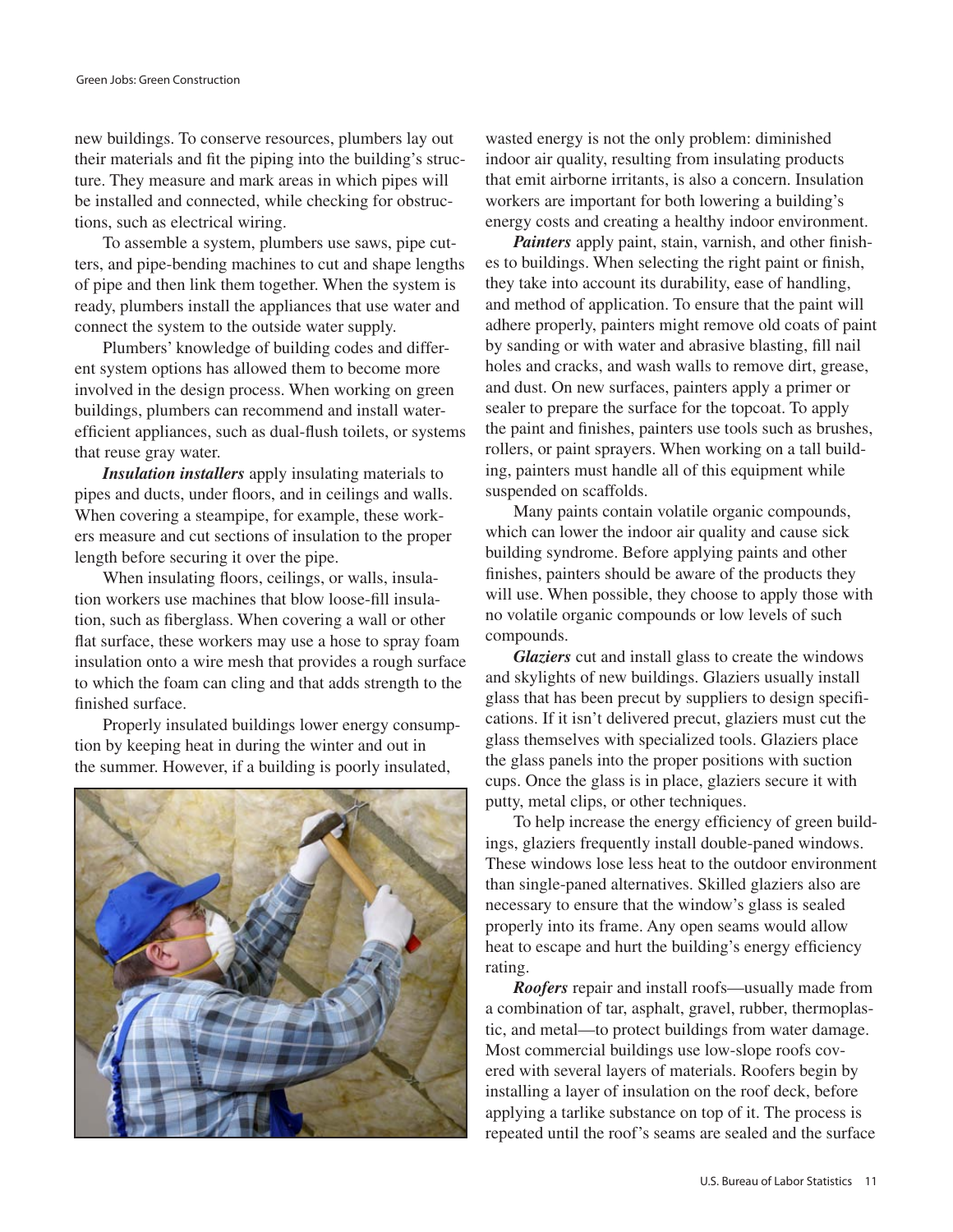

is waterproof. The top layer is then glazed to make a smooth finish or has gravel embedded in it to create a rough surface.

An increasing number of low-slope roofs are covered with single-ply membranes of waterproof rubber or of thermoplastic compounds. Roofers roll these sheets over the roof's insulation and seal the seams. Adhesive, mechanical fasteners, or stone ballast hold the sheets in place. Roofers must make sure that the building is strong enough to hold the stone ballast.

Temperatures in urban areas are often higher than those in nearby rural areas; hence, it may cost more to cool an urban building. This issue, called the heat island effect, can be mitigated through the work of skilled roofers. Cool roofs, which are made of reflective materials that deflect the sun's heat away from the building, can lower internal temperatures. Some roofers install "green" roofs, which cover the top of a building with vegetation, to achieve the same effect.

Roofers, especially those who are also trained as electricians, also might install solar photovoltaic panels. More information on these workers can be found in a BLS report on **[careers in solar energy](http://www.bls.gov/green/solar_power/solar_power.pdf)** and in an *Occupational Outlook Quarterly* article about **[solar](http://www.bls.gov/opub/ooq/2009/fall/yawhat.htm)  [photovoltaic installers](http://www.bls.gov/opub/ooq/2009/fall/yawhat.htm)**.

#### **Credentials**

Most of the workers in these specialty trade occupations learn their skills through formal training programs, apprenticeships, and trade schools. Craft training and apprenticeship programs usually consist of technical instruction and an additional 3 or 4 years of on-the-job training. Trainees and apprentices also must pass practical and written tests to demonstrate their knowledge of the trade. Many craft training or apprenticeship programs can be found through an NCCER or ABC training program sponsor or a local union chapter.

Continual learning is important for trade workers, because they need to acquire new, green skills. A carpenter, for example, should know current advanced framing techniques. Other trade occupations need to become familiar with green products and be able to install them.

Depending on the state in which they practice, some of these workers need to be licensed. Most states and communities require electricians, plumbers, and HVAC installers to be licensed. Licensing requirements vary, but workers typically must have several years of experience and pass an esxamination that tests their general knowledge and familiarity with local building codes.

#### **Wages**

BLS does not currently have wage data specific to the green construction industry. However, BLS does have wage data for the nonresidential building construction industry group, which includes construction of commercial and office buildings. The table shows BLS data for the specialty trade occupations in this industry group for May 2010. The wages shown are median annual wages for the United States as a whole; wages vary by employer and location.

| Selected occupations in the<br>nonresidential building construction<br>industry group                                       | Median annual<br>wages, 2010 <sup>1</sup> |  |
|-----------------------------------------------------------------------------------------------------------------------------|-------------------------------------------|--|
| Carpenters                                                                                                                  | \$43,980                                  |  |
| <b>Electricians</b>                                                                                                         | 47,620                                    |  |
| Heating, air conditioning, and<br>refrigeration mechanics and<br>installers                                                 | 41,560                                    |  |
| Plumbers, pipefitters, and<br>steamfitters                                                                                  | 51,490                                    |  |
| Insulation workers, mechanical                                                                                              | 37,100                                    |  |
| Insulation workers, floor, ceiling, and<br>wall                                                                             | 35,910                                    |  |
| Painters, construction, and<br>maintenance                                                                                  | 35,050                                    |  |
| $G$ laziers <sup>2</sup>                                                                                                    | 36,640                                    |  |
| Roofers                                                                                                                     | 31,360                                    |  |
| <sup>1</sup> Occupational Employment Statistics data are available at<br>www.bls.gov/oes. The data do not include benefits. |                                           |  |
| <sup>2</sup> Wage data for this occupation is not available in the                                                          |                                           |  |
| nonresidential building construction industry group, so the                                                                 |                                           |  |
| dollar amount shown is the wage across all industries.                                                                      |                                           |  |